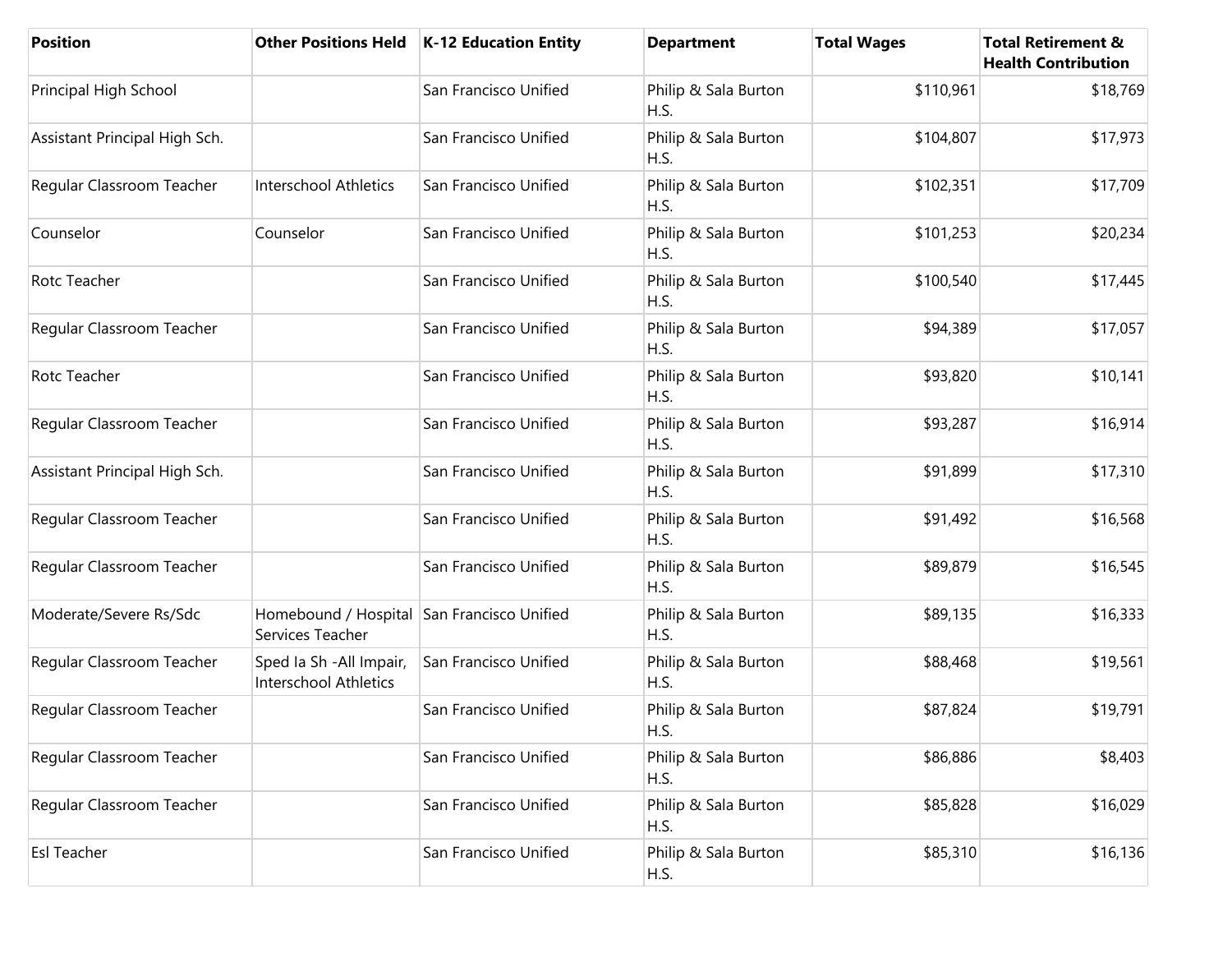| Regular Classroom Teacher   |                                  | San Francisco Unified | Philip & Sala Burton<br>H.S. | \$84,734 | \$16,085 |
|-----------------------------|----------------------------------|-----------------------|------------------------------|----------|----------|
| Regular Classroom Teacher   |                                  | San Francisco Unified | Philip & Sala Burton<br>H.S. | \$82,915 | \$15,747 |
| <b>Head Counselor</b>       |                                  | San Francisco Unified | Philip & Sala Burton<br>H.S. | \$82,808 | \$15,882 |
| <b>Head Counselor</b>       |                                  | San Francisco Unified | Philip & Sala Burton<br>H.S. | \$82,628 | \$15,888 |
| Regular Classroom Teacher   |                                  | San Francisco Unified | Philip & Sala Burton<br>H.S. | \$81,151 | \$15,579 |
| Regular Classroom Teacher   |                                  | San Francisco Unified | Philip & Sala Burton<br>H.S. | \$80,791 | \$15,548 |
| Regular Classroom Teacher   |                                  | San Francisco Unified | Philip & Sala Burton<br>H.S. | \$79,788 | \$15,435 |
| Regular Classroom Teacher   |                                  | San Francisco Unified | Philip & Sala Burton<br>H.S. | \$78,885 | \$15,513 |
| Regular Classroom Teacher   |                                  | San Francisco Unified | Philip & Sala Burton<br>H.S. | \$77,934 | \$15,252 |
| Regular Classroom Teacher   |                                  | San Francisco Unified | Philip & Sala Burton<br>H.S. | \$77,701 | \$15,242 |
| Regular Classroom Teacher   |                                  | San Francisco Unified | Philip & Sala Burton<br>H.S. | \$77,450 | \$15,371 |
| Regular Classroom Teacher   |                                  | San Francisco Unified | Philip & Sala Burton<br>H.S. | \$77,323 | \$15,369 |
| Mild/Moderate Rs/Sdc        |                                  | San Francisco Unified | Philip & Sala Burton<br>H.S. | \$76,688 | \$15,113 |
| Mild/Mod Rs/Sdc (No Autism) | Interschool Athletics            | San Francisco Unified | Philip & Sala Burton<br>H.S. | \$76,141 | \$15,052 |
| Social Worker               |                                  | San Francisco Unified | Philip & Sala Burton<br>H.S. | \$74,527 | \$14,955 |
| Regular Classroom Teacher   | <b>Summer Session</b><br>Teacher | San Francisco Unified | Philip & Sala Burton<br>H.S. | \$72,521 | \$14,720 |
| Regular Classroom Teacher   |                                  | San Francisco Unified | Philip & Sala Burton<br>H.S. | \$71,695 | \$17,351 |
| Regular Classroom Teacher   |                                  | San Francisco Unified | Philip & Sala Burton<br>H.S. | \$71,195 | \$14,579 |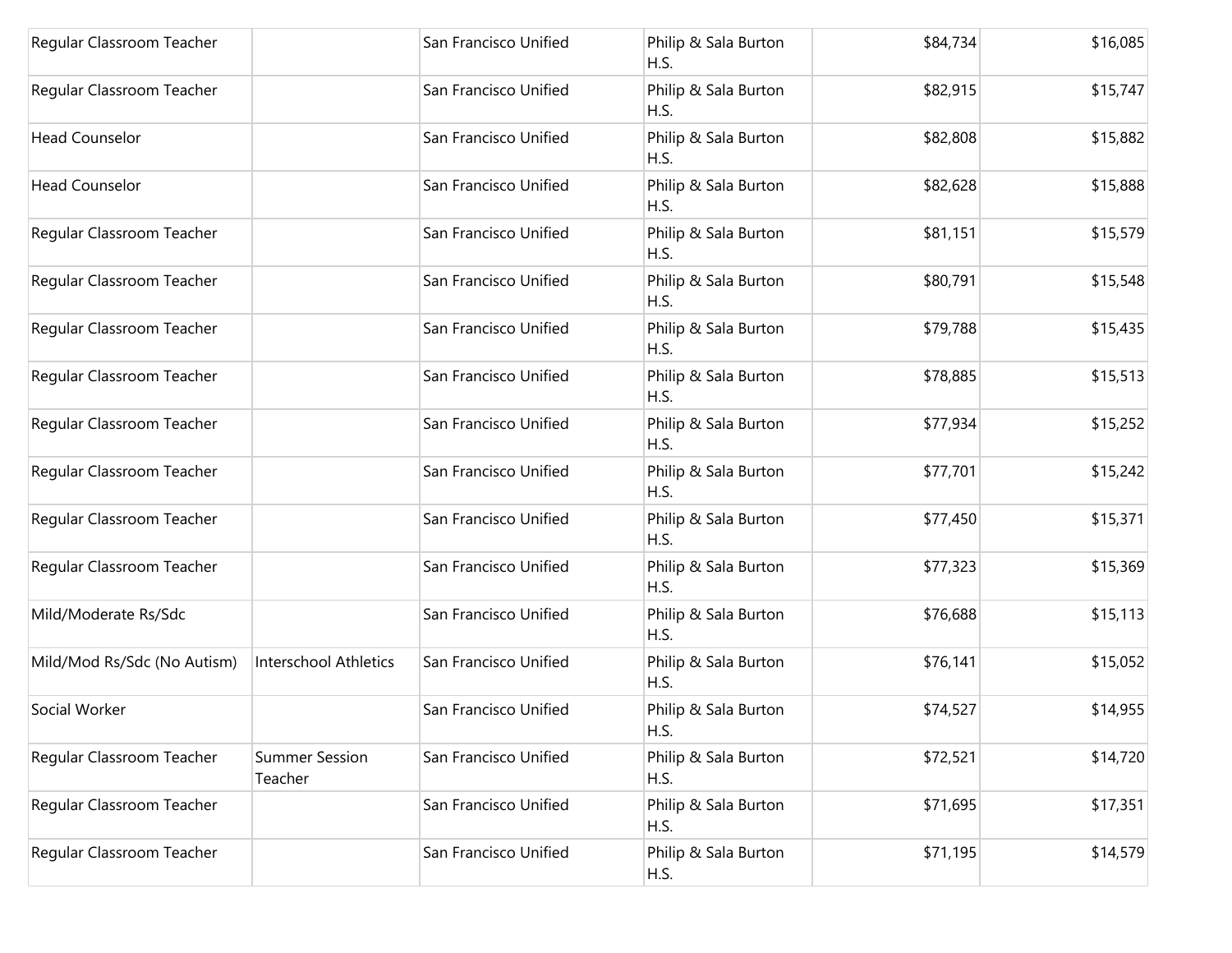| Regular Classroom Teacher         |                                                         | San Francisco Unified | Philip & Sala Burton<br>H.S. | \$71,034 | \$16,167 |
|-----------------------------------|---------------------------------------------------------|-----------------------|------------------------------|----------|----------|
| Regular Classroom Teacher         | <b>Interschool Athletics</b>                            | San Francisco Unified | Philip & Sala Burton<br>H.S. | \$71,027 | \$14,543 |
| Regular Classroom Teacher         |                                                         | San Francisco Unified | Philip & Sala Burton<br>H.S. | \$70,790 | \$14,628 |
| Regular Classroom Teacher         | Regular Classroom<br>Teacher, Summer<br>Session Teacher | San Francisco Unified | Philip & Sala Burton<br>H.S. | \$70,353 | \$13,908 |
| Regular Classroom Teacher         |                                                         | San Francisco Unified | Philip & Sala Burton<br>H.S. | \$69,130 | \$17,262 |
| Regular Classroom Teacher         |                                                         | San Francisco Unified | Philip & Sala Burton<br>H.S. | \$69,025 | \$14,538 |
| Regular Classroom Teacher         |                                                         | San Francisco Unified | Philip & Sala Burton<br>H.S. | \$66,676 | \$13,057 |
| Regular Classroom Teacher         |                                                         | San Francisco Unified | Philip & Sala Burton<br>H.S. | \$64,857 | \$16,937 |
| Regular Classroom Teacher         |                                                         | San Francisco Unified | Philip & Sala Burton<br>H.S. | \$64,831 | \$14,071 |
| Mild/Moderate Rs/Sdc              |                                                         | San Francisco Unified | Philip & Sala Burton<br>H.S. | \$63,147 | \$13,757 |
| Regular Classroom Teacher         |                                                         | San Francisco Unified | Philip & Sala Burton<br>H.S. | \$61,736 | \$12,892 |
| Regular Classroom Teacher         |                                                         | San Francisco Unified | Philip & Sala Burton<br>H.S. | \$61,660 | \$13,820 |
| Dept. Head / Classroom<br>Teacher |                                                         | San Francisco Unified | Philip & Sala Burton<br>H.S. | \$61,545 | \$13,689 |
| Counselor                         | Custodian                                               | San Francisco Unified | Philip & Sala Burton<br>H.S. | \$61,004 | \$13,639 |
| Regular Classroom Teacher         |                                                         | San Francisco Unified | Philip & Sala Burton<br>H.S. | \$60,546 | \$13,746 |
| Regular Classroom Teacher         |                                                         | San Francisco Unified | Philip & Sala Burton<br>H.S. | \$60,447 | \$13,585 |
| Regular Classroom Teacher         | Interschool Athletics                                   | San Francisco Unified | Philip & Sala Burton<br>H.S. | \$60,379 | \$13,305 |
| Custodian                         |                                                         | San Francisco Unified | Philip & Sala Burton<br>H.S. | \$58,937 | \$30,626 |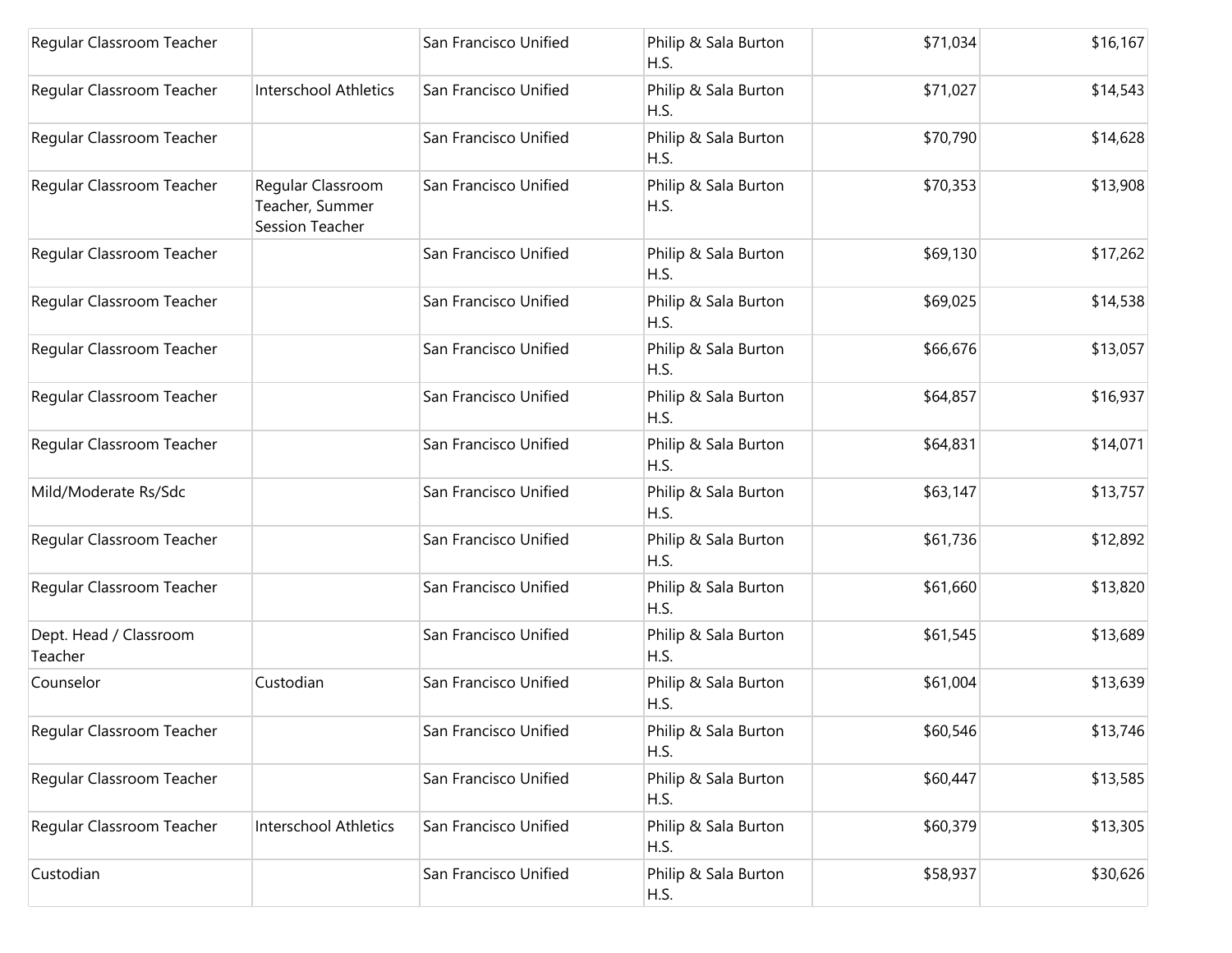| Regular Classroom Teacher         |                                                                    | San Francisco Unified | Philip & Sala Burton<br>H.S. | \$58,012 | \$13,337 |
|-----------------------------------|--------------------------------------------------------------------|-----------------------|------------------------------|----------|----------|
| Regular Classroom Teacher         |                                                                    | San Francisco Unified | Philip & Sala Burton<br>H.S. | \$57,204 | \$13,259 |
| Nurse                             |                                                                    | San Francisco Unified | Philip & Sala Burton<br>H.S. | \$57,190 | \$13,261 |
| Regular Classroom Teacher         |                                                                    | San Francisco Unified | Philip & Sala Burton<br>H.S. | \$55,810 | \$13,118 |
| Regular Classroom Teacher         |                                                                    | San Francisco Unified | Philip & Sala Burton<br>H.S. | \$54,961 | \$13,043 |
| Counselor                         |                                                                    | San Francisco Unified | Philip & Sala Burton<br>H.S. | \$54,933 | \$13,194 |
| Custodian                         |                                                                    | San Francisco Unified | Philip & Sala Burton<br>H.S. | \$54,546 | \$21,255 |
| Custodian                         |                                                                    | San Francisco Unified | Philip & Sala Burton<br>H.S. | \$54,375 | \$14,236 |
| Regular Classroom Teacher         | <b>Interschool Athletics</b>                                       | San Francisco Unified | Philip & Sala Burton<br>H.S. | \$53,858 | \$12,682 |
| Sped la Sh - All Impair           | Sped Ia Sh - All Impair,<br>Children Center Day-<br>To-Day Sub     | San Francisco Unified | Philip & Sala Burton<br>H.S. | \$51,437 | \$10,519 |
| Regular Classroom Teacher         |                                                                    | San Francisco Unified | Philip & Sala Burton<br>H.S. | \$51,206 | \$15,523 |
| Dept. Head / Classroom<br>Teacher |                                                                    | San Francisco Unified | Philip & Sala Burton<br>H.S. | \$51,029 | \$8,449  |
| Senior Clerk Typist               |                                                                    | San Francisco Unified | Philip & Sala Burton<br>H.S. | \$50,410 | \$19,464 |
| Moderate/Severe Rs/Sdc            | Sped Para Community<br>Access/T, Special Ed<br>Extended School Yr. | San Francisco Unified | Philip & Sala Burton<br>H.S. | \$49,075 | \$12,080 |
| Regular Classroom Teacher         |                                                                    | San Francisco Unified | Philip & Sala Burton<br>H.S. | \$48,220 | \$15,197 |
| Mild/Mod Rs/Sdc (No Autism)       |                                                                    | San Francisco Unified | Philip & Sala Burton<br>H.S. | \$46,672 | \$12,242 |
| Senior Clerk Typist               |                                                                    | San Francisco Unified | Philip & Sala Burton<br>H.S. | \$46,651 | \$26,492 |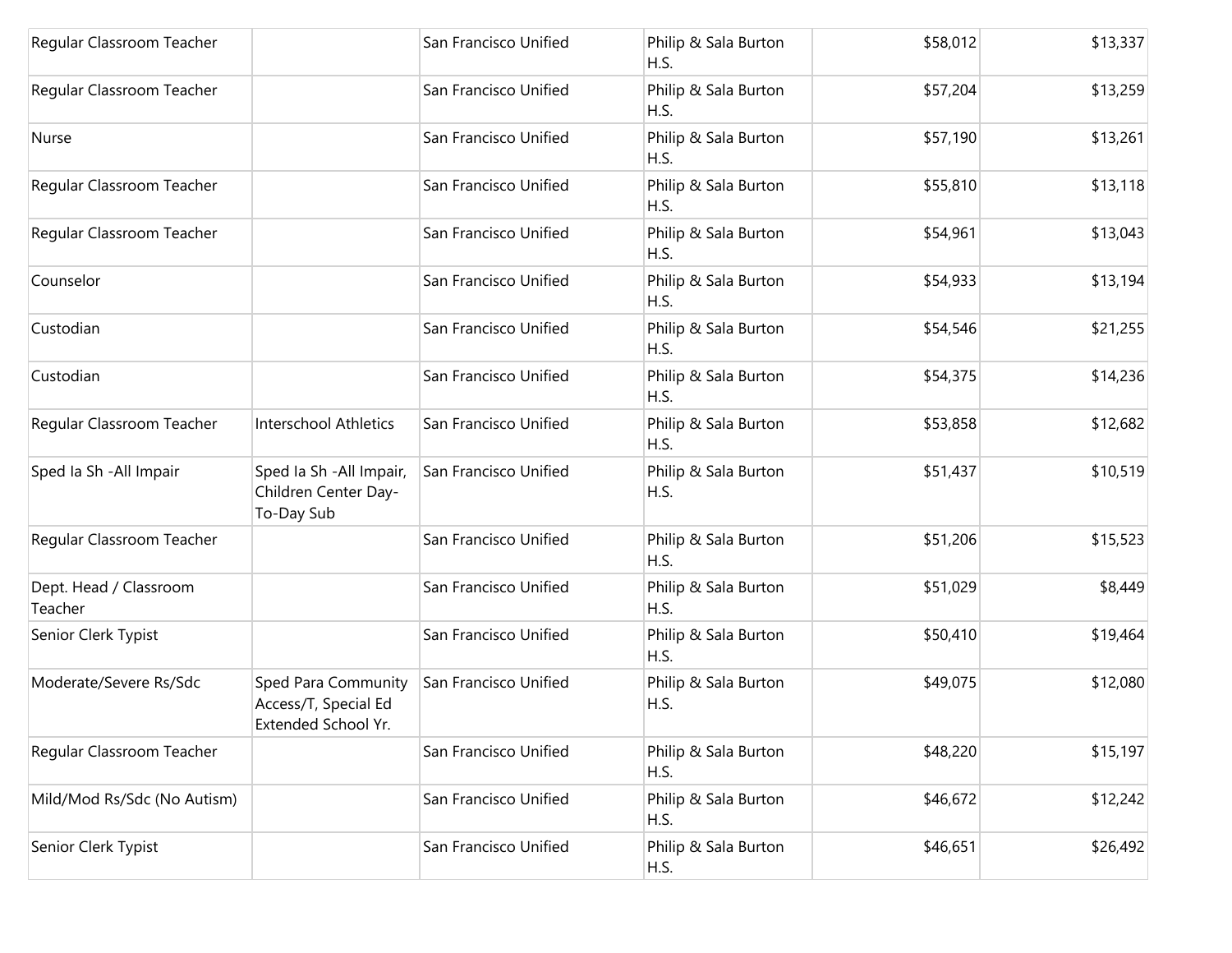| Family Liaison                                      | Family Liaison                                                      | San Francisco Unified | Philip & Sala Burton<br>H.S. | \$46,519 | \$10,929 |
|-----------------------------------------------------|---------------------------------------------------------------------|-----------------------|------------------------------|----------|----------|
| Mild/Moderate Rs/Sdc                                | Sped Ia Sh - All Impair                                             | San Francisco Unified | Philip & Sala Burton<br>H.S. | \$45,294 | \$12,070 |
| Regular Classroom Teacher                           |                                                                     | San Francisco Unified | Philip & Sala Burton<br>H.S. | \$44,411 | \$8,487  |
| Regular Classroom Teacher                           | <b>Instructional Aide II</b><br>Spec Ed, Sped Ia Sh -<br>All Impair | San Francisco Unified | Philip & Sala Burton<br>H.S. | \$42,675 | \$5,111  |
| Regular Classroom Teacher                           |                                                                     | San Francisco Unified | Philip & Sala Burton<br>H.S. | \$41,247 | \$8,275  |
| Senior Clerk Typist                                 |                                                                     | San Francisco Unified | Philip & Sala Burton<br>H.S. | \$41,209 | \$23,805 |
| Security-Campus                                     |                                                                     | San Francisco Unified | Philip & Sala Burton<br>H.S. | \$39,683 | \$7,692  |
| Sped Para Community Access/T Sped Para Community    | Access/T, Interschool<br>Athletics                                  | San Francisco Unified | Philip & Sala Burton<br>H.S. | \$39,522 | \$7,835  |
| Security-Campus                                     |                                                                     | San Francisco Unified | Philip & Sala Burton<br>H.S. | \$38,948 | \$10,977 |
| Security-Campus                                     | Security-Campus                                                     | San Francisco Unified | Philip & Sala Burton<br>H.S. | \$38,595 | \$19,777 |
| Regular Classroom Teacher                           |                                                                     | San Francisco Unified | Philip & Sala Burton<br>H.S. | \$37,519 | \$1,093  |
| Sp/Ed. la Non-Sev H: All Impmt Sp/Ed. la Non-Sev H: | All Impmt, Interschool<br>Athletics                                 | San Francisco Unified | Philip & Sala Burton<br>H.S. | \$36,431 | \$8,736  |
| Sped Ia Sh - All Impair                             | Sped Ia Sh - All Impair                                             | San Francisco Unified | Philip & Sala Burton<br>H.S. | \$34,902 | \$7,953  |
| Sped Para Community Access/T Instructional Aide II  | Vacation, Sped Para<br><b>Community Access/T</b>                    | San Francisco Unified | Philip & Sala Burton<br>H.S. | \$34,716 | \$7,740  |
| Sped Para Community Access/T Sped Para Community    | Access/T                                                            | San Francisco Unified | Philip & Sala Burton<br>H.S. | \$34,161 | \$7,835  |
| Sped Para Community Access/T                        | Sped Para Community<br>Access/T                                     | San Francisco Unified | Philip & Sala Burton<br>H.S. | \$34,086 | \$7,834  |
| Regular Classroom Teacher                           | Interschool Athletics                                               | San Francisco Unified | Philip & Sala Burton<br>H.S. | \$33,718 | \$7,246  |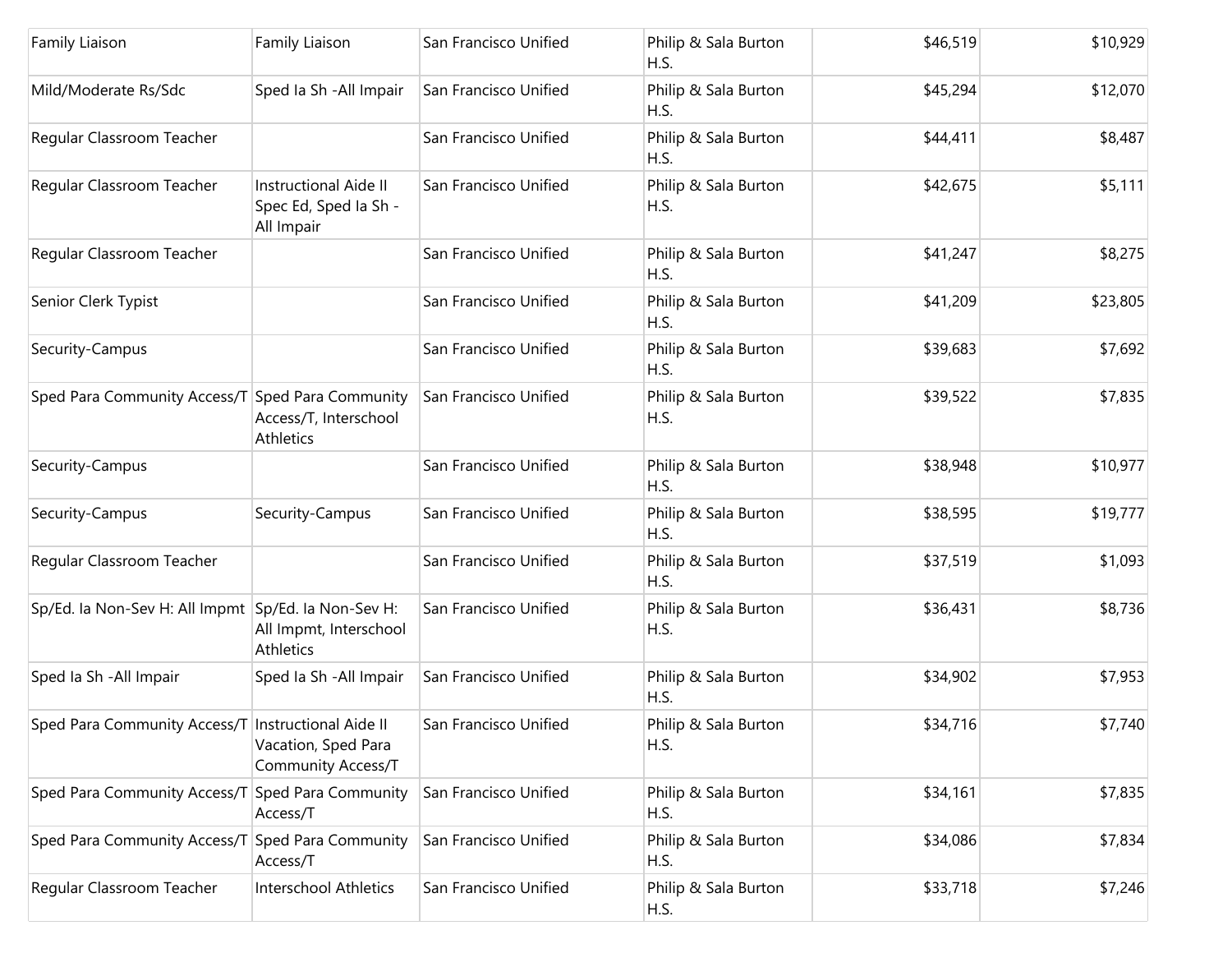| Sped Para Community Access/T Sped Para Community     | Access/T                                                                        | San Francisco Unified | Philip & Sala Burton<br>H.S. | \$33,708 | \$1,187  |
|------------------------------------------------------|---------------------------------------------------------------------------------|-----------------------|------------------------------|----------|----------|
| Security-Campus                                      |                                                                                 | San Francisco Unified | Philip & Sala Burton<br>H.S. | \$33,354 | \$7,645  |
| Regular Classroom Teacher                            |                                                                                 | San Francisco Unified | Philip & Sala Burton<br>H.S. | \$33,166 | \$7,452  |
| Sped Ia Sh - All Impair                              | Sped Ia Sh - All Impair                                                         | San Francisco Unified | Philip & Sala Burton<br>H.S. | \$32,818 | \$8,001  |
| Regular Classroom Teacher                            |                                                                                 | San Francisco Unified | Philip & Sala Burton<br>H.S. | \$32,703 | \$6,482  |
| Sped Para Community Access/T Sped Ia Sh - All Impair |                                                                                 | San Francisco Unified | Philip & Sala Burton<br>H.S. | \$32,443 | \$10,519 |
| Sped Ia Sh - All Impair                              | Sped Ia Sh - All Impair                                                         | San Francisco Unified | Philip & Sala Burton<br>H.S. | \$31,756 | \$7,788  |
| Regular Classroom Teacher                            | Day-To-Day Sub,<br><b>Summer Session</b><br>Teacher                             | San Francisco Unified | Philip & Sala Burton<br>H.S. | \$31,437 | \$5,007  |
| Moderate/Severe Rs/Sdc                               | <b>Instructional Aide II</b><br>Spec Ed                                         | San Francisco Unified | Philip & Sala Burton<br>H.S. | \$29,353 | \$4,464  |
| Sped Ia Sh - All Impair                              | Sp/Ed. la Non-Sev H:<br>All Impmt,<br>Mild/Moderate Rs/Sdc                      | San Francisco Unified | Philip & Sala Burton<br>H.S. | \$29,205 | \$7,084  |
| Sped Ia Sh - All Impair                              | <b>Interschool Athletics</b>                                                    | San Francisco Unified | Philip & Sala Burton<br>H.S. | \$27,595 | \$6,503  |
| Moderate/Severe Rs/Sdc                               |                                                                                 | San Francisco Unified | Philip & Sala Burton<br>H.S. | \$27,252 | \$2,420  |
| Sped Ia Sh - All Impair                              | Sped Ia Sh - All Impair                                                         | San Francisco Unified | Philip & Sala Burton<br>H.S. | \$25,823 | \$7,645  |
| Sped Para Community Access/T                         |                                                                                 | San Francisco Unified | Philip & Sala Burton<br>H.S. | \$25,405 | \$7,692  |
| Moderate/Severe Rs/Sdc                               | Day-To-Day Sub                                                                  | San Francisco Unified | Philip & Sala Burton<br>H.S. | \$25,334 | \$5,256  |
| Sped Ia Sh - All Impair                              | Sped Ia Sh - All Impair,<br>Sped Ia Sh - All Impair,<br>Sped Ia Sh - All Impair | San Francisco Unified | Philip & Sala Burton<br>H.S. | \$24,805 | \$6,408  |
| Sped Para Community Access/T Sped Ia Sh - All Impair |                                                                                 | San Francisco Unified | Philip & Sala Burton<br>H.S. | \$24,760 | \$1,208  |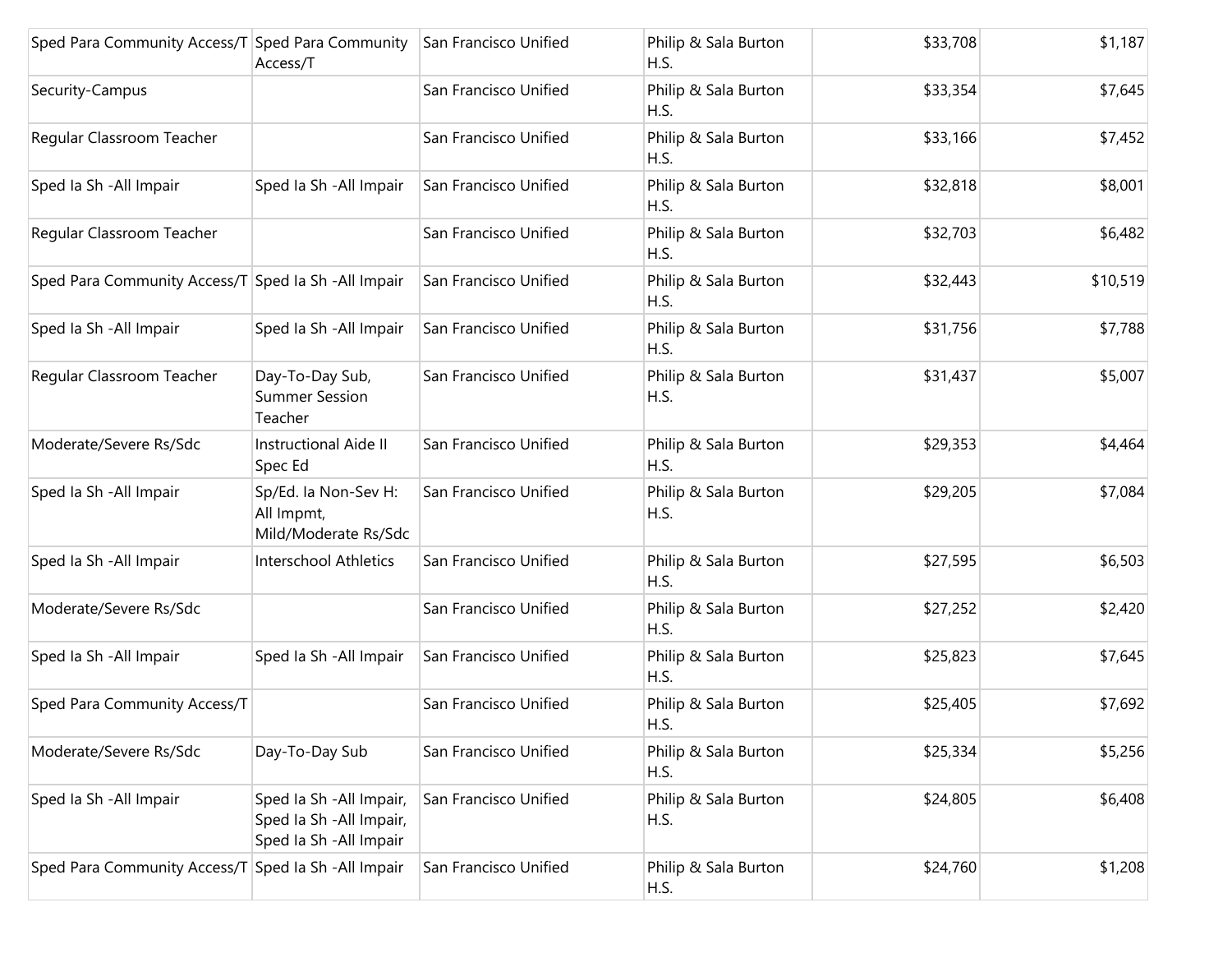| Regular Classroom Teacher                            |          | San Francisco Unified | Philip & Sala Burton<br>H.S. | \$24,011 | \$2,576 |
|------------------------------------------------------|----------|-----------------------|------------------------------|----------|---------|
| Sped Para Community Access/T Sped Ia Sh - All Impair |          | San Francisco Unified | Philip & Sala Burton<br>H.S. | \$23,672 | \$7,645 |
| Sped Para Community Access/T Sped Para Community     | Access/T | San Francisco Unified | Philip & Sala Burton<br>H.S. | \$23,639 | \$760   |
| Senior Clerk Typist                                  |          | San Francisco Unified | Philip & Sala Burton<br>H.S. | \$23,307 | \$0     |
| Regular Classroom Teacher                            |          | San Francisco Unified | Philip & Sala Burton<br>H.S. | \$21,900 | \$4,930 |
| Regular Classroom Teacher                            |          | San Francisco Unified | Philip & Sala Burton<br>H.S. | \$18,773 | \$2,014 |
| R30 Com Health Outreach<br>Worker                    |          | San Francisco Unified | Philip & Sala Burton<br>H.S. | \$15,015 | \$2,097 |
| Security-Campus                                      |          | San Francisco Unified | Philip & Sala Burton<br>H.S. | \$12,853 | \$501   |
| Sped Ia Sh - All Impair                              |          | San Francisco Unified | Philip & Sala Burton<br>H.S. | \$12,349 | \$5,220 |
| Interschool Athletics                                |          | San Francisco Unified | Philip & Sala Burton<br>H.S. | \$11,424 | \$0     |
| Security-Campus                                      |          | San Francisco Unified | Philip & Sala Burton<br>H.S. | \$10,618 | \$1,678 |
| Regular Classroom Teacher                            |          | San Francisco Unified | Philip & Sala Burton<br>H.S. | \$7,000  | \$2,041 |
| Sped Para Community Access/T                         |          | San Francisco Unified | Philip & Sala Burton<br>H.S. | \$6,812  | \$0     |
| <b>Interschool Athletics</b>                         |          | San Francisco Unified | Philip & Sala Burton<br>H.S. | \$6,227  | \$0     |
| Security-Campus                                      |          | San Francisco Unified | Philip & Sala Burton<br>H.S. | \$6,173  | \$1,675 |
| Interschool Athletics                                |          | San Francisco Unified | Philip & Sala Burton<br>H.S. | \$6,172  | \$0     |
| Sped Ia Sh - All Impair                              |          | San Francisco Unified | Philip & Sala Burton<br>H.S. | \$5,475  | \$2,936 |
| <b>Interschool Athletics</b>                         |          | San Francisco Unified | Philip & Sala Burton<br>H.S. | \$3,577  | \$0     |